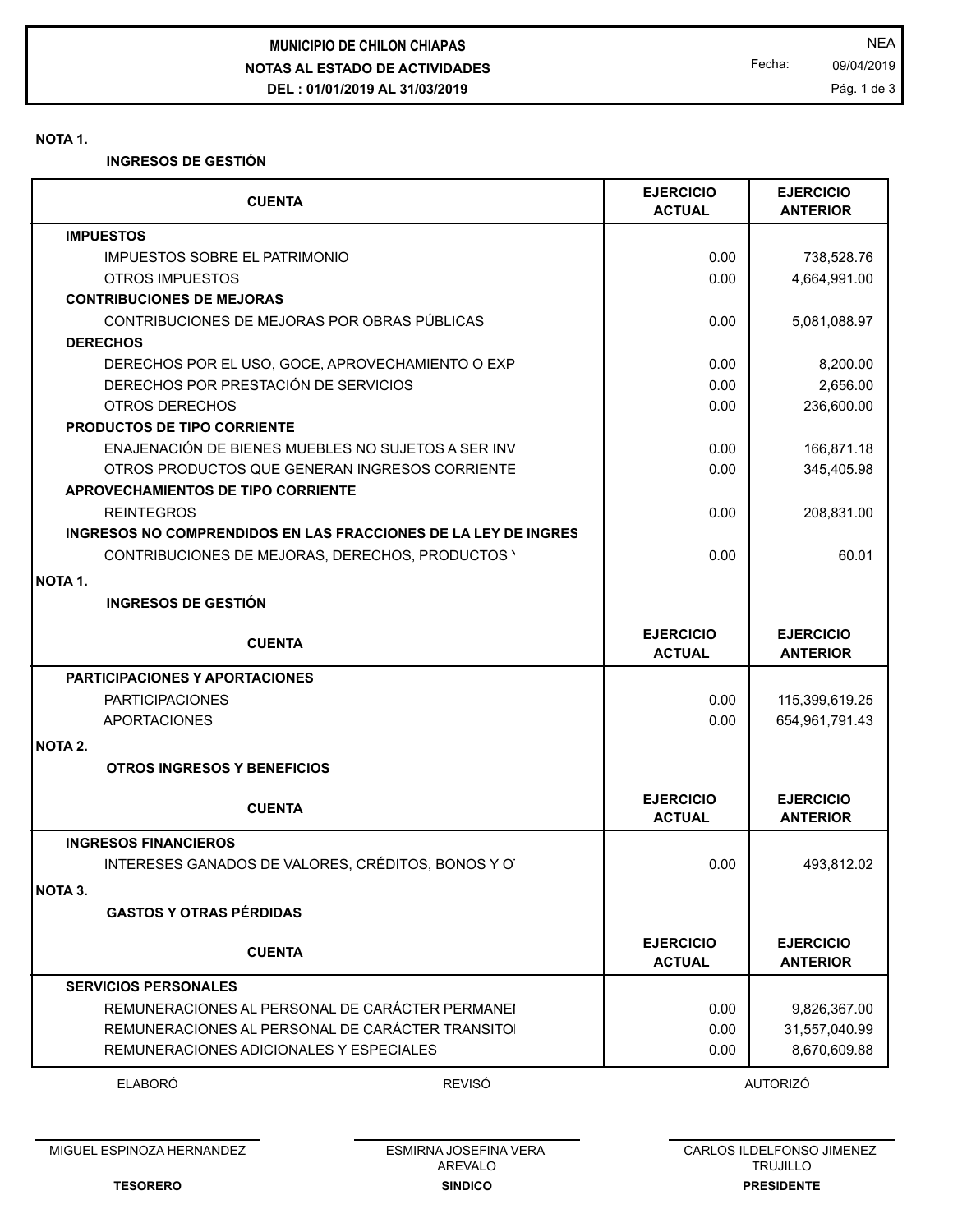| <b>SEGURIDAD SOCIAL</b>                              | 0.00 | 11,710.70     |  |
|------------------------------------------------------|------|---------------|--|
| OTRAS PRESTACIONES SOCIALES Y ECONÓMICAS             | 0.00 | 692,666.23    |  |
| <b>PREVISIONES</b>                                   | 0.00 | 1,729,460.87  |  |
| <b>MATERIALES Y SUMINISTROS</b>                      |      |               |  |
| MATERIALES DE ADMINISTRACIÓN, EMISIÓN DE DOCUMENTO   | 0.00 | 3,553,362.67  |  |
| ALIMENTOS Y UTENSILIOS                               | 0.00 | 567,370.32    |  |
| MATERIAS PRIMAS Y MATERIALES DE PRODUCCIÓN Y COME    | 0.00 | 493,750.00    |  |
| MATERIALES Y ARTÍCULOS DE CONSTRUCCIÓN Y REPARACI    | 0.00 | 2,318,999.63  |  |
| PRODUCTOS QUÍMICOS, FARMACÉUTICOS Y DE LABORATOF     | 0.00 | 611,047.16    |  |
| COMBUSTIBLES, LUBRICANTES Y ADITIVOS                 | 0.00 | 5,515,242.50  |  |
| VESTUARIO, BLANCOS, PRENDAS DE PROTECCIÓN Y ARTÍCI   | 0.00 | 4,654,158.25  |  |
| MATERIALES Y SUMINISTROS PARA SEGURIDAD              | 0.00 | 43,000.00     |  |
| HERRAMIENTAS, REFACCIONES Y ACCESORIOS MENORES       | 0.00 | 2,569,987.86  |  |
| <b>SERVICIOS GENERALES</b>                           |      |               |  |
| <b>SERVICIOS BÁSICOS</b>                             | 0.00 | 8,469,662.50  |  |
| SERVICIOS DE ARRENDAMIENTO                           | 0.00 | 2,509,191.11  |  |
| SERVICIOS PROFESIONALES, CIENTÍFICOS, TÉCNICOS Y OTI | 0.00 | 21,256,390.76 |  |
| SERVICIOS FINANCIEROS, BANCARIOS Y COMERCIALES       | 0.00 | 371,158.27    |  |
| SERVICIOS DE INSTALACIÓN, REPARACIÓN, MANTENIMIENT(  | 0.00 | 1,626,279.01  |  |
| SERVICIOS DE COMUNICACIÓN SOCIAL Y PUBLICIDAD        | 0.00 | 93,270.00     |  |

**NOTAS AL ESTADO DE ACTIVIDADES MUNICIPIO DE CHILON CHIAPAS** NEA

**DEL : 01/01/2019 AL 31/03/2019**

Fecha: 09/04/2019

Pág. 2 de 3

| <b>PREVISIONES</b>                                             | 0.00 | 1,729,460.87   |  |
|----------------------------------------------------------------|------|----------------|--|
| <b>MATERIALES Y SUMINISTROS</b>                                |      |                |  |
| MATERIALES DE ADMINISTRACIÓN, EMISIÓN DE DOCUMENTO             | 0.00 | 3,553,362.67   |  |
| ALIMENTOS Y UTENSILIOS                                         | 0.00 | 567,370.32     |  |
| MATERIAS PRIMAS Y MATERIALES DE PRODUCCIÓN Y COME              | 0.00 | 493,750.00     |  |
| MATERIALES Y ARTÍCULOS DE CONSTRUCCIÓN Y REPARACI              | 0.00 | 2,318,999.63   |  |
| PRODUCTOS QUÍMICOS, FARMACÉUTICOS Y DE LABORATOF               | 0.00 | 611,047.16     |  |
| COMBUSTIBLES, LUBRICANTES Y ADITIVOS                           | 0.00 | 5,515,242.50   |  |
| VESTUARIO, BLANCOS, PRENDAS DE PROTECCIÓN Y ARTÍCI             | 0.00 | 4,654,158.25   |  |
| MATERIALES Y SUMINISTROS PARA SEGURIDAD                        | 0.00 | 43,000.00      |  |
| HERRAMIENTAS, REFACCIONES Y ACCESORIOS MENORES                 | 0.00 | 2,569,987.86   |  |
| <b>SERVICIOS GENERALES</b>                                     |      |                |  |
| SERVICIOS BÁSICOS                                              | 0.00 | 8,469,662.50   |  |
| SERVICIOS DE ARRENDAMIENTO                                     | 0.00 | 2,509,191.11   |  |
| SERVICIOS PROFESIONALES, CIENTÍFICOS, TÉCNICOS Y OTI           | 0.00 | 21,256,390.76  |  |
| SERVICIOS FINANCIEROS, BANCARIOS Y COMERCIALES                 | 0.00 | 371,158.27     |  |
| SERVICIOS DE INSTALACIÓN, REPARACIÓN, MANTENIMIENT(            | 0.00 | 1,626,279.01   |  |
| SERVICIOS DE COMUNICACIÓN SOCIAL Y PUBLICIDAD                  | 0.00 | 93,270.00      |  |
| SERVICIOS DE TRASLADO Y VIÁTICOS                               | 0.00 | 777,292.81     |  |
| <b>SERVICIOS OFICIALES</b>                                     | 0.00 | 5,793,696.15   |  |
| OTROS SERVICIOS GENERALES                                      | 0.00 | 1,802,251.20   |  |
| BIENES MUEBLES, INMUEBLES E INTANGIBLES                        |      |                |  |
| MOBILIARIO Y EQUIPO DE ADMINISTRACIÓN                          | 0.00 | 189,080.00     |  |
| MAQUINARIA, OTROS EQUIPOS Y HERRAMIENTAS                       | 0.00 | 107,184.00     |  |
| <b>SUBSIDIOS Y SUBVENCIONES</b>                                |      |                |  |
| <b>SUBSIDIO</b>                                                | 0.00 | 8,917,794.84   |  |
| <b>AYUDAS SOCIALES</b>                                         |      |                |  |
| AYUDAS SOCIALES A PERSONAS                                     | 0.00 | 31,473,634.65  |  |
| AYUDAS SOCIALES A INSTITUCIONES                                | 0.00 | 8,803,639.11   |  |
| AYUDAS SOCIALES POR DESASTRES NATURALES Y OTROS !              | 0.00 | 52,046.51      |  |
| INTERESES DE LA DEUDA PÚBLICA                                  |      |                |  |
| INTERESES DE LA DEUDA PÚBLICA INTERNA                          | 0.00 | 2,439,288.08   |  |
| ESTIMACIONES, DEPRECIACIONES, DETERIOROS, OBSOLESCENCIA Y AMOR |      |                |  |
| DEPRECIACIÓN DE BIENES INMUEBLES                               | 0.00 | 773,169.28     |  |
| DEPRECIACIÓN DE INFRAESTRUCTURA                                | 0.00 | 6,000.00       |  |
| DEPRECIACIÓN DE BIENES MUEBLES                                 | 0.00 | 8,105,172.53   |  |
| DISMINUCIÓN DE BIENES POR PÉRDIDA, OBSOLECENCIA Y L            | 0.00 | 3,397,959.24   |  |
| <b>INVERSIÓN PÚBLICA NO CAPITALIZABLE</b>                      |      |                |  |
| CONSTRUCCIÓN EN BIENES NO CAPITALIZABLE                        | 0.00 | 510,741,984.69 |  |

ELABORÓ REVISÓ AUTORIZÓ

MIGUEL ESPINOZA HERNANDEZ

**TESORERO**

**SINDICO** ESMIRNA JOSEFINA VERA AREVALO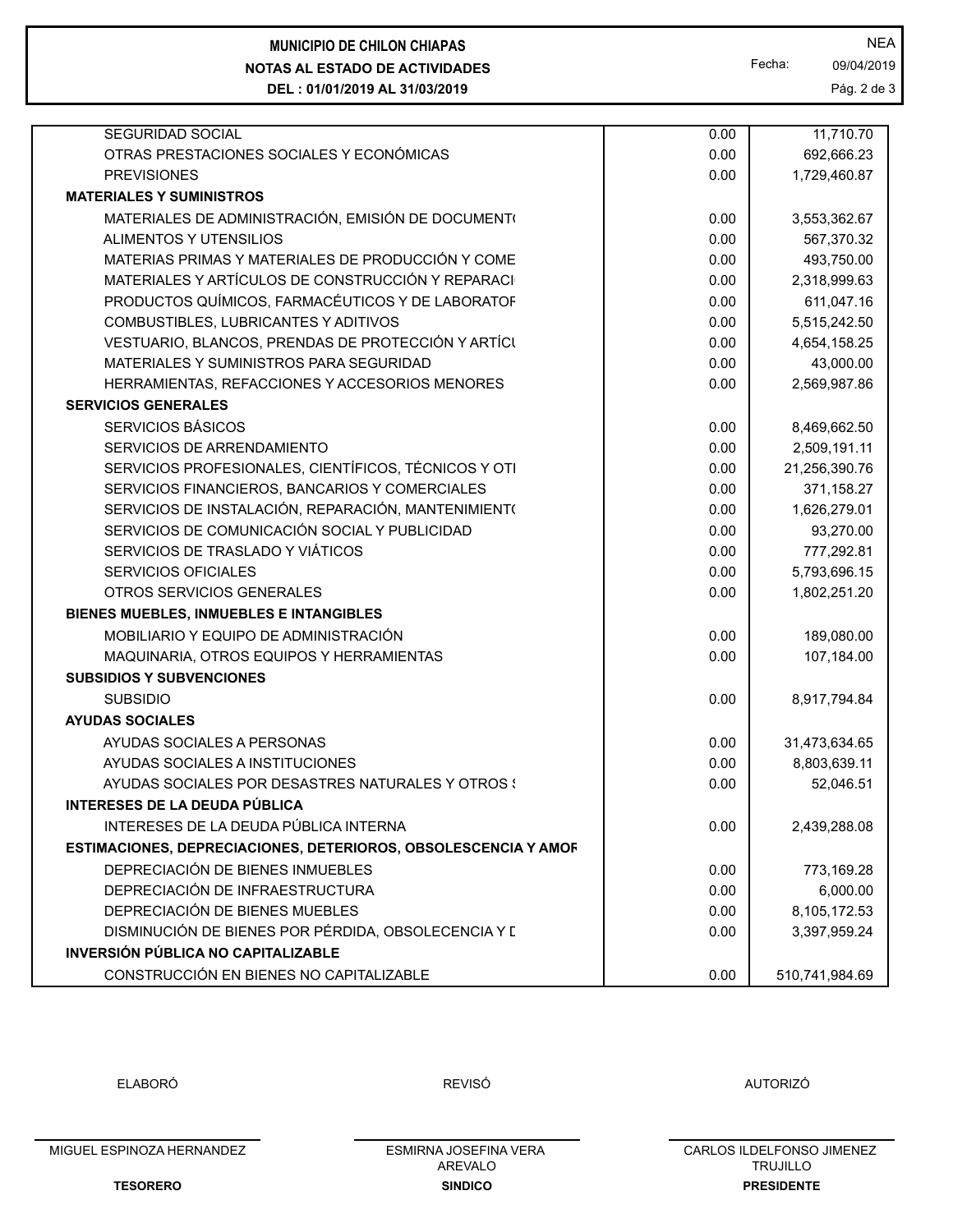# **NOTAS AL ESTADO DE ACTIVIDADES DEL : 01/01/2019 AL 31/03/2019 MUNICIPIO DE CHILON CHIAPAS** NEA

Fecha: 09/04/2019 Pág. 3 de 3

*"Bajo protesta de decir verdad declaramos que los Estados Financieros y sus notas, son razonablemente correctos y son responsabilidad del emisor"*

ELABORÓ REVISÓ AUTORIZÓ

MIGUEL ESPINOZA HERNANDEZ

**TESORERO**

**SINDICO** ESMIRNA JOSEFINA VERA AREVALO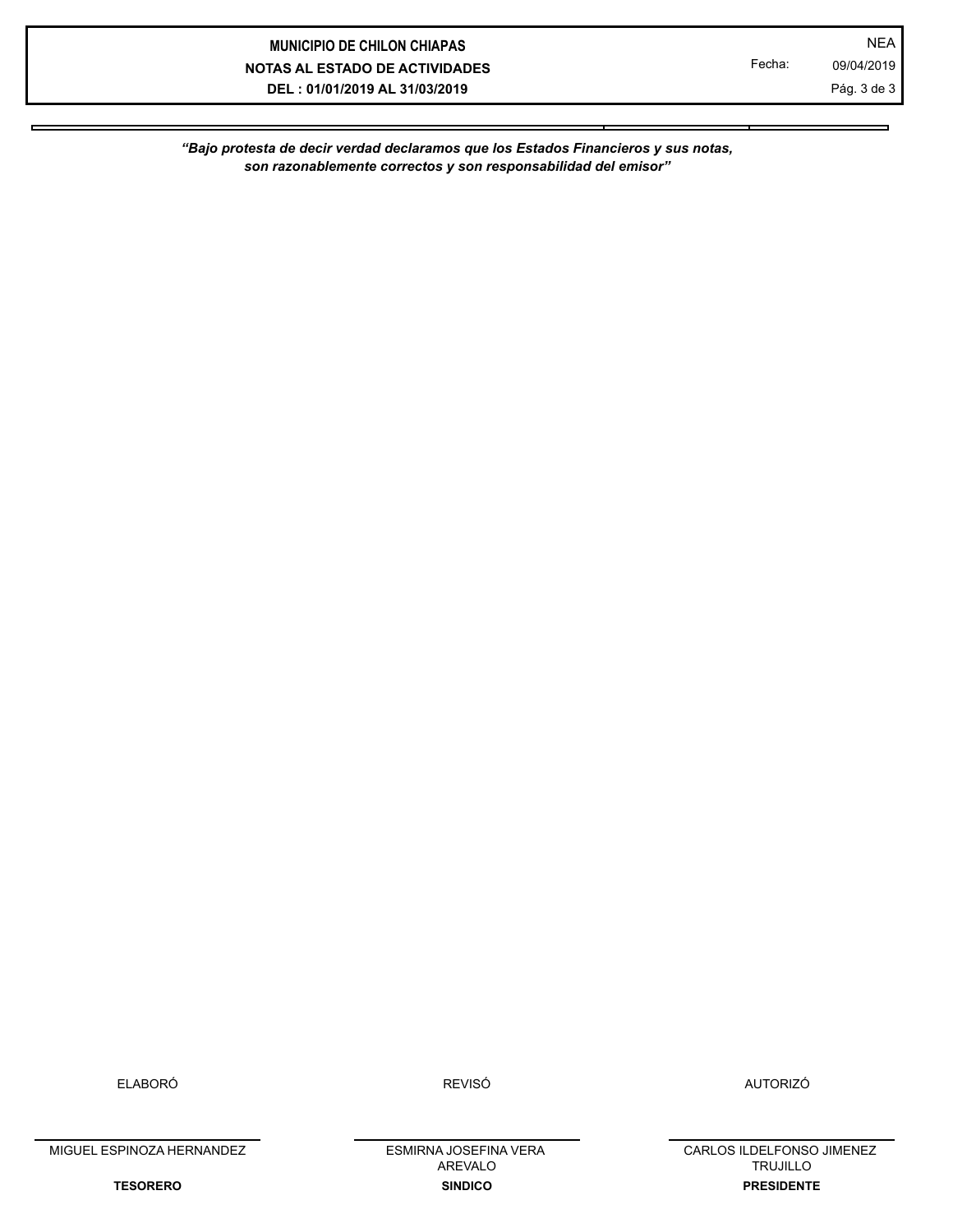**NOTAS AL ESTADO DE SITUACION FINANCIERA DEL : 01/01/2019 AL 31/03/2019 MUNICIPIO DE CHILON CHIAPAS** 

Fecha: 09/04/2019

Pág. 1 de 5

# **Nota 1. Efectivo y Equivalentes (1111, 1112, 1114, 1121 y 1211)**

|                            |                | Bancos / Tesoreria                                                                                            |           |           |              |
|----------------------------|----------------|---------------------------------------------------------------------------------------------------------------|-----------|-----------|--------------|
| <b>Tipo</b>                | <b>Banco</b>   | No. de Cuenta                                                                                                 | Ejercicio | F.F.      | <b>Monto</b> |
| <b>CUENTAS PRODUCTIVAS</b> | <b>BANAMEX</b> | CTA. 7002 22035434 EMPRESTITOS<br>- 2011 PRODUCTOS FINANCIEROS<br>DE EJERCICIOS FISCALES<br><b>ANTERIORES</b> | 2011      | HC        | 57,233.06    |
| <b>CUENTAS PRODUCTIVAS</b> | <b>BANAMEX</b> | CTA, 7002 22035434 EMPRESTITOS<br>- 2011 PRODUCTOS FINANCIEROS<br>DE EJERCICIOS FISCALES<br><b>ANTERIORES</b> | 2011      | <b>HD</b> | 32,836.22    |
| <b>CUENTAS PRODUCTIVAS</b> | <b>BANAMEX</b> | CTA, 7002 2035442 PIBAI -<br><b>ECONOMIAS 2011</b>                                                            | 2011      | <b>RB</b> | 86,624.06    |
| <b>CUENTAS PRODUCTIVAS</b> | BANAMEX        | CTA. 7002 2035515 FISMDF 2012                                                                                 | 2012      | EC        | 26,106.02    |
| <b>CUENTAS PRODUCTIVAS</b> | <b>BANAMEX</b> | CTA. 7002 2035515 FISMDF 2012                                                                                 | 2012      | <b>ED</b> | 34,645.55    |
| <b>CUENTAS PRODUCTIVAS</b> | BANAMEX        | CTA. 7002 2035809 TU CASA -<br>ECONOMIAS 2012                                                                 | 2012      | <b>RB</b> | 50,605.64    |
| <b>CUENTAS PRODUCTIVAS</b> | <b>BANAMEX</b> | CTA. 7002 6087617 FISMDF -<br>ECONOMIAS 2013                                                                  | 2013      | EC        | 1,348,180.80 |
| <b>CUENTAS PRODUCTIVAS</b> | BANAMEX        | CTA. 7002 6087617 FISMDF -<br>ECONOMIAS 2013                                                                  | 2013      | ED        | 8,389.56     |
| <b>CUENTAS PRODUCTIVAS</b> | <b>BANAMEX</b> | CTA. 7007 1785988 FISMDF -<br>ECONOMIAS 2014                                                                  | 2014      | EB        | 1,387.70     |
| <b>CUENTAS PRODUCTIVAS</b> | <b>BANAMEX</b> | CTA. 7007 1785988 FISMDF -<br>ECONOMIAS 2014                                                                  | 2014      | EC        | 162,324.32   |
| <b>CUENTAS PRODUCTIVAS</b> | <b>BANAMEX</b> | CTA. 7007 1785988 FISMDF -<br>ECONOMIAS 2014                                                                  | 2014      | <b>ED</b> | 47,854.83    |
| <b>CUENTAS PRODUCTIVAS</b> | BANAMEX        | CTA. 7008 6522231 FISMDF - 2015                                                                               | 2015      | FD.       | 134,436.31   |
| <b>CUENTAS PRODUCTIVAS</b> | <b>BANAMEX</b> | CTA. 7008 7314071 FAFM<br>PRODUCTOS FINANCIEROS DE<br><b>EJERCICIOS FISCALES</b><br><b>ANTERIORES</b>         | 2015      | <b>FD</b> | 3,570.25     |
| <b>CUENTAS PRODUCTIVAS</b> | <b>BANAMEX</b> | CTA, 7009 2981647 FAIP 2015<br>PRODUCTOS FINANCIEROS DE<br><b>EJERCICIOS FISCALES</b><br><b>ANTERIORES</b>    | 2015      | GD        | 22,997.62    |
| <b>CUENTAS PRODUCTIVAS</b> | SANTANDER      | CTA. 65 50520096-0 SANTANDER<br>(IMPUESTOS)                                                                   | 2015      | ZZ        | 235,348.37   |
| <b>CUENTAS PRODUCTIVAS</b> | <b>BANAMEX</b> | CTA. 7009 3730834 FONDO<br>SOLIDARIO - ECONOMIAS 2016                                                         | 2016      | AB        | 99,383.23    |
| <b>CUENTAS PRODUCTIVAS</b> | BANAMEX        | CTA. 7009 3877282 FISMDF 2016                                                                                 | 2016      | ED        | 87,822.92    |
| <b>CUENTAS PRODUCTIVAS</b> | <b>BANAMEX</b> | CTA. 7009 3877274 FAFM 2016                                                                                   | 2016      | FB.       | 99,303.36    |
| <b>CUENTAS PRODUCTIVAS</b> | BANAMEX        | CTA, 7009 3877274 FAFM 2016                                                                                   | 2016      | FD        | 22,457.64    |
| <b>CUENTAS PRODUCTIVAS</b> | <b>BANAMEX</b> | CTA. 7011 2887227 FGP 2017                                                                                    | 2017      | AB        | 216,533.48   |

ELABORÓ

REVISÓ **AUTORIZÓ** 

MIGUEL ESPINOZA HERNANDEZ

**SINDICO** ESMIRNA JOSEFINA VERA AREVALO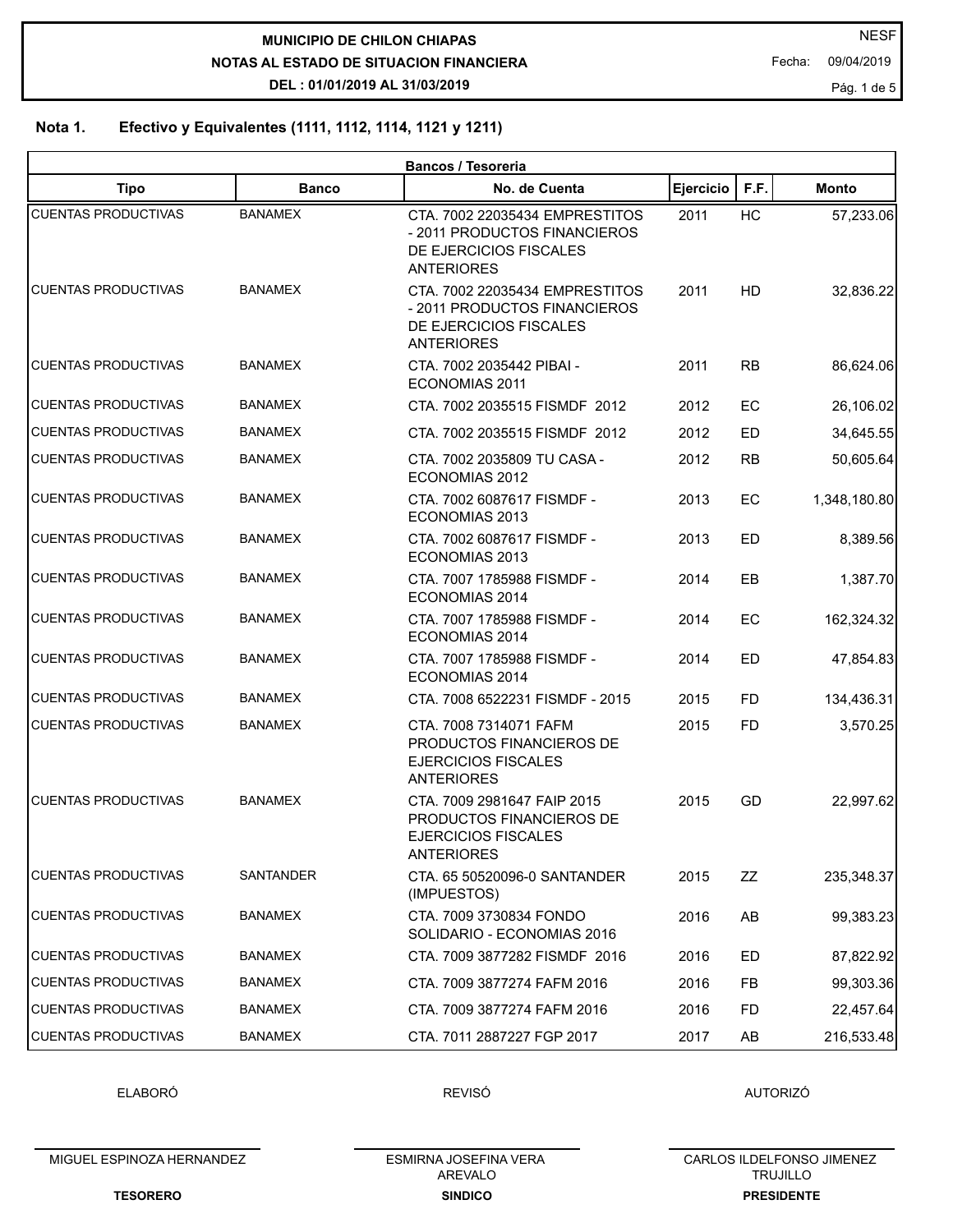|                            |                | <b>MUNICIPIO DE CHILON CHIAPAS</b>                       |      |           | <b>NESF</b>          |
|----------------------------|----------------|----------------------------------------------------------|------|-----------|----------------------|
|                            |                | <b>NOTAS AL ESTADO DE SITUACION FINANCIERA</b>           |      |           | 09/04/2019<br>Fecha: |
|                            |                | DEL: 01/01/2019 AL 31/03/2019                            |      |           | Pág. 2 de 5          |
| <b>CUENTAS PRODUCTIVAS</b> | <b>BANAMEX</b> | CTA. 7012 1992874 AGUINALDOS<br>2017                     | 2017 | AB        | 38,431.80            |
| <b>CUENTAS PRODUCTIVAS</b> | <b>BANAMEX</b> | CTA. 7010 7797929 F. SOLIDARIO<br>2017                   | 2017 | <b>AD</b> | 4.46                 |
| <b>CUENTAS PRODUCTIVAS</b> | <b>BANAMEX</b> | CTA. 7011 2887227 FGP 2017                               | 2017 | AD        | 8,083.60             |
| <b>CUENTAS PRODUCTIVAS</b> | <b>BANAMEX</b> | CTA, 7012 1992874 AGUINALDOS<br>2017                     | 2017 | <b>AD</b> | 2,912.81             |
| <b>CUENTAS PRODUCTIVAS</b> | <b>BANAMEX</b> | CTA. 7010 8712056 FISMDF 2017                            | 2017 | EВ        | 78,003.13            |
| <b>CUENTAS PRODUCTIVAS</b> | <b>BANAMEX</b> | CTA. 7010 8712056 FISMDF 2017                            | 2017 | ED.       | 35,288.21            |
| <b>CUENTAS PRODUCTIVAS</b> | <b>BANAMEX</b> | CTA, 7011 0907999 INDIRECTOS<br>2017                     | 2017 | <b>ED</b> | 751.83               |
| <b>CUENTAS PRODUCTIVAS</b> | <b>BANAMEX</b> | CTA, 7010 8208447 FAFM 2017                              | 2017 | <b>FB</b> | 184,411.86           |
| <b>CUENTAS PRODUCTIVAS</b> | <b>BANAMEX</b> | CTA, 7010 8208447 FAFM 2017                              | 2017 | <b>FD</b> | 33,483.78            |
| <b>CUENTAS PRODUCTIVAS</b> | <b>BANAMEX</b> | CTA. 7012 1992831 BANOBRAS<br>2017                       | 2017 | HC        | 344,788.95           |
| <b>CUENTAS PRODUCTIVAS</b> | <b>BANAMEX</b> | CTA. 7012 1992831 BANOBRAS<br>2017                       | 2017 | HD        | 17,955.66            |
| <b>CUENTAS PRODUCTIVAS</b> | <b>BANAMEX</b> | CTA. 7013 1022504 I.S.R. - 2018                          | 2018 | AB        | 2,968.00             |
| <b>CUENTAS PRODUCTIVAS</b> | <b>BANAMEX</b> | CTA. 7011 4695783 F.G.P. 2018                            | 2018 | AC        | 2,619,497.79         |
| <b>CUENTAS PRODUCTIVAS</b> | <b>BANAMEX</b> | CTA. 7011 6263880 FONDO<br>SOLIDARIO 2018                | 2018 | AC        | 2,361,858.18         |
| <b>CUENTAS PRODUCTIVAS</b> | <b>BANAMEX</b> | CTA. 7012 203736 I.S.R. 2018                             | 2018 | AC        | 1,143,926.87         |
| <b>CUENTAS PRODUCTIVAS</b> | <b>BANAMEX</b> | CTA. 7012 3702636 FGP 2018                               | 2018 | AC        | 34,662.79            |
| <b>CUENTAS PRODUCTIVAS</b> | <b>BANAMEX</b> | CTA. 7011 4695783 F.G.P. 2018                            | 2018 | <b>AD</b> | 10,578.97            |
| <b>CUENTAS PRODUCTIVAS</b> | <b>BANAMEX</b> | CTA. 7011 6263880 FONDO<br>SOLIDARIO 2018                | 2018 | AD        | 7,348.56             |
| <b>CUENTAS PRODUCTIVAS</b> | BANAMEX        | CTA. 7012 203736 I.S.R. 2018                             | 2018 | AD        | 1,135.82             |
| <b>CUENTAS PRODUCTIVAS</b> | <b>BANAMEX</b> | CTA. 7012 3702636 FGP 2018                               | 2018 | AD        | 2,533.21             |
| <b>CUENTAS PRODUCTIVAS</b> | BANAMEX        | CTA, 7012 4694629 PIM 2018                               | 2018 | AD        | 5.81                 |
| <b>CUENTAS PRODUCTIVAS</b> | <b>BANAMEX</b> | CTA. 7013 1022504 I.S.R. - 2018                          | 2018 | AD        | 1.00                 |
| <b>CUENTAS PRODUCTIVAS</b> | <b>BANAMEX</b> | CTA. 7011 8939091 FISM 2018                              | 2018 | EC        | 6,051,721.30         |
| <b>CUENTAS PRODUCTIVAS</b> | <b>BANAMEX</b> | CTA, 7011 8939091 FISM 2018                              | 2018 | ED        | 590.17               |
| <b>CUENTAS PRODUCTIVAS</b> | <b>BANAMEX</b> | CTA. 7009 3230459 FAFM 2018                              | 2018 | FC        | 1,454,434.21         |
| <b>CUENTAS PRODUCTIVAS</b> | <b>BANAMEX</b> | CTA, 7009 3230459 FAFM 2018                              | 2018 | FD        | 16,216.20            |
| <b>CUENTAS PRODUCTIVAS</b> | <b>BANAMEX</b> | CTA. 7012 2502781 SEDATU 2018                            | 2018 | GB        | 115.85               |
| <b>CUENTAS PRODUCTIVAS</b> | <b>BANAMEX</b> | CTA. 7012 2502781 SEDATU 2018                            | 2018 | GD        | 2,507.25             |
| <b>CUENTAS PRODUCTIVAS</b> | BANAMEX        | CTA. NOM. 7012 5871869<br><b>RETENCIONES VARIAS 2018</b> | 2018 | ΖZ        | 105.98               |
| <b>CUENTAS PRODUCTIVAS</b> | <b>BANAMEX</b> | CTA. 7012 247156 F.G.P 2019                              | 2019 | AA        | $-107,305.76$        |

ELABORÓ

REVISÓ **AUTORIZÓ** 

MIGUEL ESPINOZA HERNANDEZ

**TESORERO**

**SINDICO** ESMIRNA JOSEFINA VERA AREVALO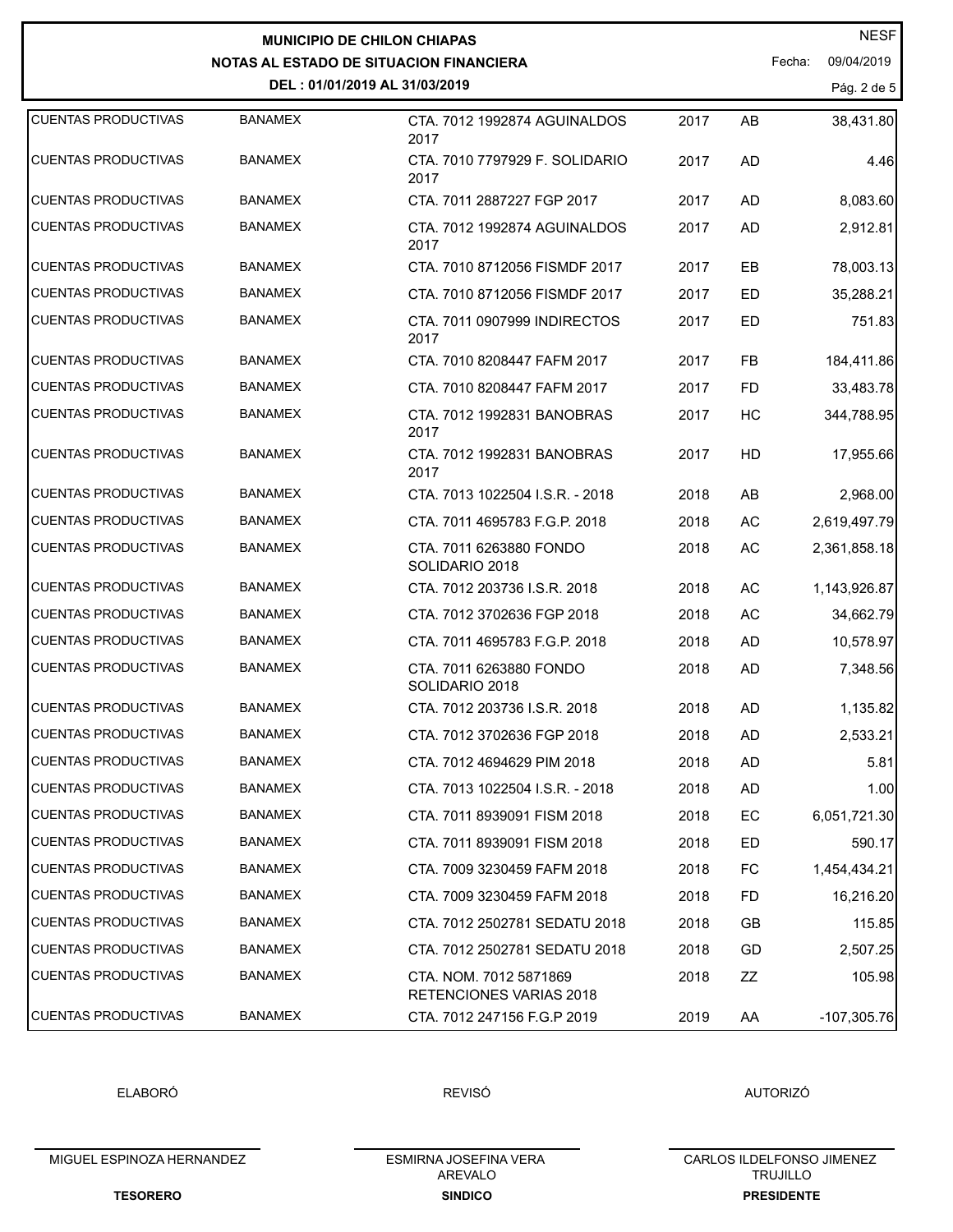# **NOTAS AL ESTADO DE SITUACION FINANCIERA DEL : 01/01/2019 AL 31/03/2019 MUNICIPIO DE CHILON CHIAPAS**

Fecha: 09/04/2019

Pág. 3 de 5

## **Nota 3. Cuentas por Cobrar (1122, 1123, 1129, 1131, 1132, 1133, 1134, 1221,1222 y 1274)**

|                                                                               | Vencimientos en Días |              |                     |             |  |  |
|-------------------------------------------------------------------------------|----------------------|--------------|---------------------|-------------|--|--|
| Tipo                                                                          | 90                   | 180          | Menor o Igual a 365 | Mavor a 365 |  |  |
| Responsabilidades                                                             | 0.00                 | 0.021        | 55,637,013.71       | 0.00        |  |  |
| Anticipo a Proveedores por Adquisición de<br>Bienes y Prestación de Servicios | 0.00                 | 365,432.69   | 0.00                | 0.00        |  |  |
| Anticipo a Contratistas por Obras Públicas en<br>Bienes de Dominio Público    | 0.00                 | 2.316.904.20 | 58,167,768.83       | 0.00        |  |  |

ELABORÓ

REVISÓ AUTORIZÓ

MIGUEL ESPINOZA HERNANDEZ

**TESORERO**

**SINDICO** ESMIRNA JOSEFINA VERA AREVALO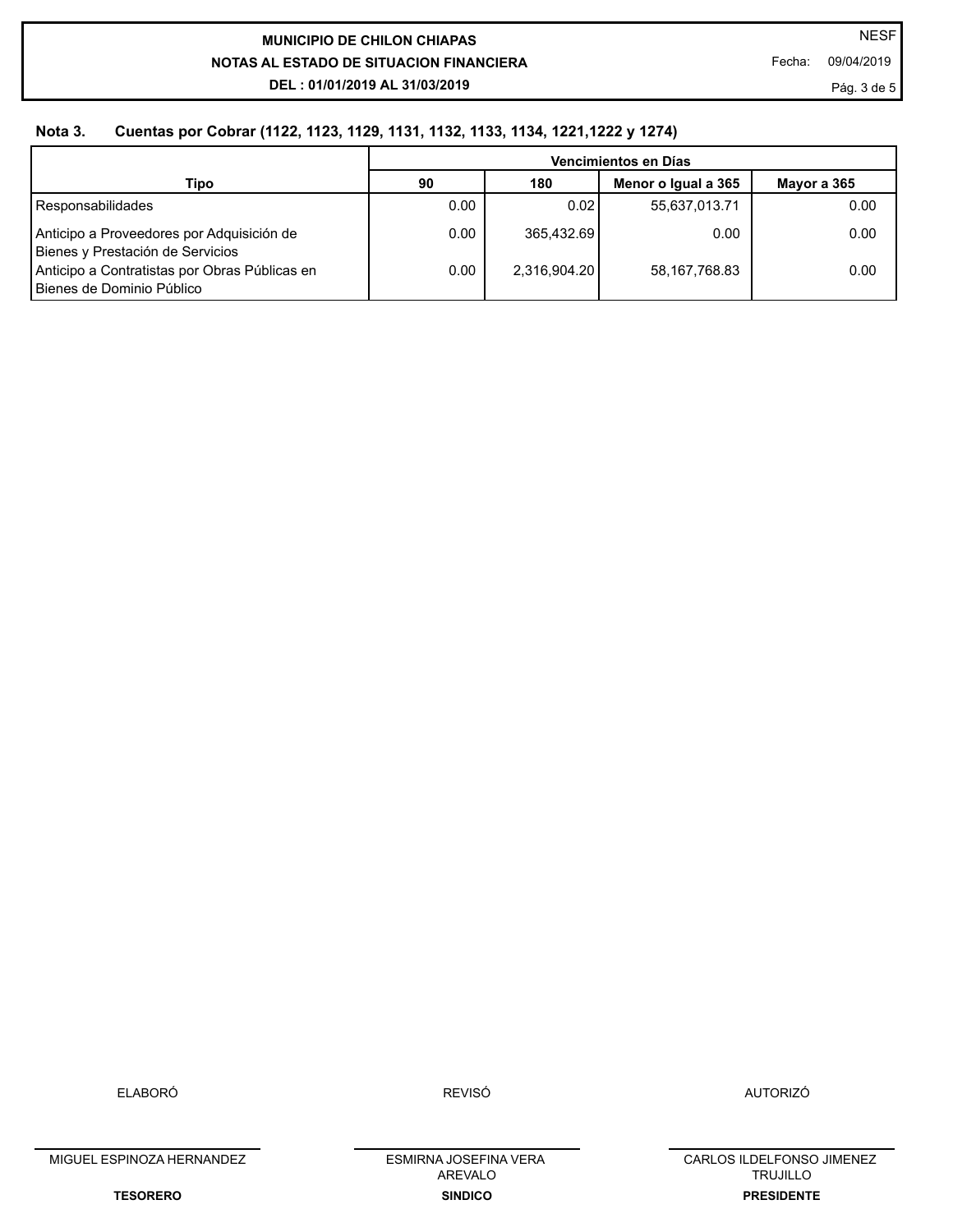**NOTAS AL ESTADO DE SITUACION FINANCIERA MUNICIPIO DE CHILON CHIAPAS** 

**DEL : 01/01/2019 AL 31/03/2019**

Fecha: 09/04/2019

Pág. 4 de 5

## **Nota 8. Bienes Muebles e Inmuebles (1230, 1240, 1261, 1263)**

| <b>Tipo</b>                                                                                                        | <b>Saldo Inicial</b> | <b>Saldo Final</b> | Variación    |
|--------------------------------------------------------------------------------------------------------------------|----------------------|--------------------|--------------|
| Bienes Inmuebles, Infraestructura y Construcciones en                                                              | 64,525,680.21        | 66,034,732.55      | 1,509,052.34 |
| Proceso 1230<br><b>Terrenos</b>                                                                                    | 6,385,000.00         | 6,385,000.00       | 0.00         |
| <b>Edificios No Habitacionales</b>                                                                                 |                      |                    | 0.00         |
|                                                                                                                    | 17,618,227.58        | 17,618,227.58      |              |
| Infraestructura                                                                                                    | 150,000.00           | 150,000.00         | 0.00         |
| Construcciones en Proceso en Bienes de Dominio Público                                                             | 35,860,272.63        | 37,369,324.97      | 1,509,052.34 |
| <b>Otros Bienes Inmuebles</b>                                                                                      | 4,512,180.00         | 4,512,180.00       | 0.00         |
| <b>Bienes Muebles 1240</b>                                                                                         | 45,386,764.38        | 45,386,764.38      | 0.00         |
| Mobiliario y Equipo                                                                                                | 2,873,012.08         | 2,873,012.08       | 0.00         |
| Mobiliario y Equipo Educacional y Recreativo                                                                       | 687,534.52           | 687,534.52         | 0.00         |
| Equipo e Instrumental Médico y de Laboratorio                                                                      | 66,461.95            | 66,461.95          | 0.00         |
| Equipo de Transporte                                                                                               | 33,878,211.83        | 33,878,211.83      | 0.00         |
| Equipo de Defensa y Seguridad                                                                                      | 91,117.51            | 91,117.51          | 0.00         |
| Maquinaria, Otros Equipos y Herramientas                                                                           | 7,765,550.38         | 7,765,550.38       | 0.00         |
| Colecciones, Obras de Arte y Objetos Valiosos                                                                      | 24,876.11            | 24,876.11          | 0.00         |
| Depreciación Acumulada de Bienes Inmuebles 1261                                                                    | 3,080,134.36         | 3,080,134.36       | 0.00         |
| Depreciación Acumulada de Edificios No Habitacionales                                                              | 2,740,134.36         | 2,740,134.36       | 0.00         |
| Depreciación Acumulada de Otros Bienes Inmuebles                                                                   | 340,000.00           | 340,000.00         | 0.00         |
|                                                                                                                    | 24,000.00            | 24,000.00          | 0.00         |
| Depreciación Acumulada de Infraestructura de Agua Potable,<br>Saneamiento, Hidroagrícola y Control de Inundaciones | 24,000.00            | 24,000.00          | 0.00         |
| Depreciación Acumulada de Bienes Muebles 1263                                                                      | 27,879,489.88        | 27,879,489.88      | 0.00         |
| Depreciación Acumulada de Maquinaria, Otros Equipos y<br>Herramientas                                              | 1,879,921.22         | 1,879,921.22       | 0.00         |
| Depreciación Acumulada de Mobiliario y Equipo de<br>Administración                                                 | 1,790,945.32         | 1,790,945.32       | 0.00         |
| Depreciación Acumulada de Mobiliario y Equipo Educacional<br>y Recreativo                                          | 176,800.24           | 176,800.24         | 0.00         |
| Depreciación Acumulada de Equipo de Transporte                                                                     | 23,961,197.34        | 23,961,197.34      | 0.00         |
| Depreciación Acumulada de Equipo e Instrumental Médico y<br>de Laboratorio                                         | 70,625.76            | 70,625.76          | 0.00         |

# **Nota 9. Activos Intangibles y Diferidos (1250 y 1270)**

| Tipo             | Saldo Inicial | <b>Saldo Final</b> | Variación |
|------------------|---------------|--------------------|-----------|
| Intangibles 1250 | 1,073,792.80  | 1,073,792.80       | 0.00      |
| Software         | 1,073,792.80  | ,073,792.80        | 0.00      |

ELABORÓ

REVISÓ AUTORIZÓ

MIGUEL ESPINOZA HERNANDEZ

**SINDICO** ESMIRNA JOSEFINA VERA AREVALO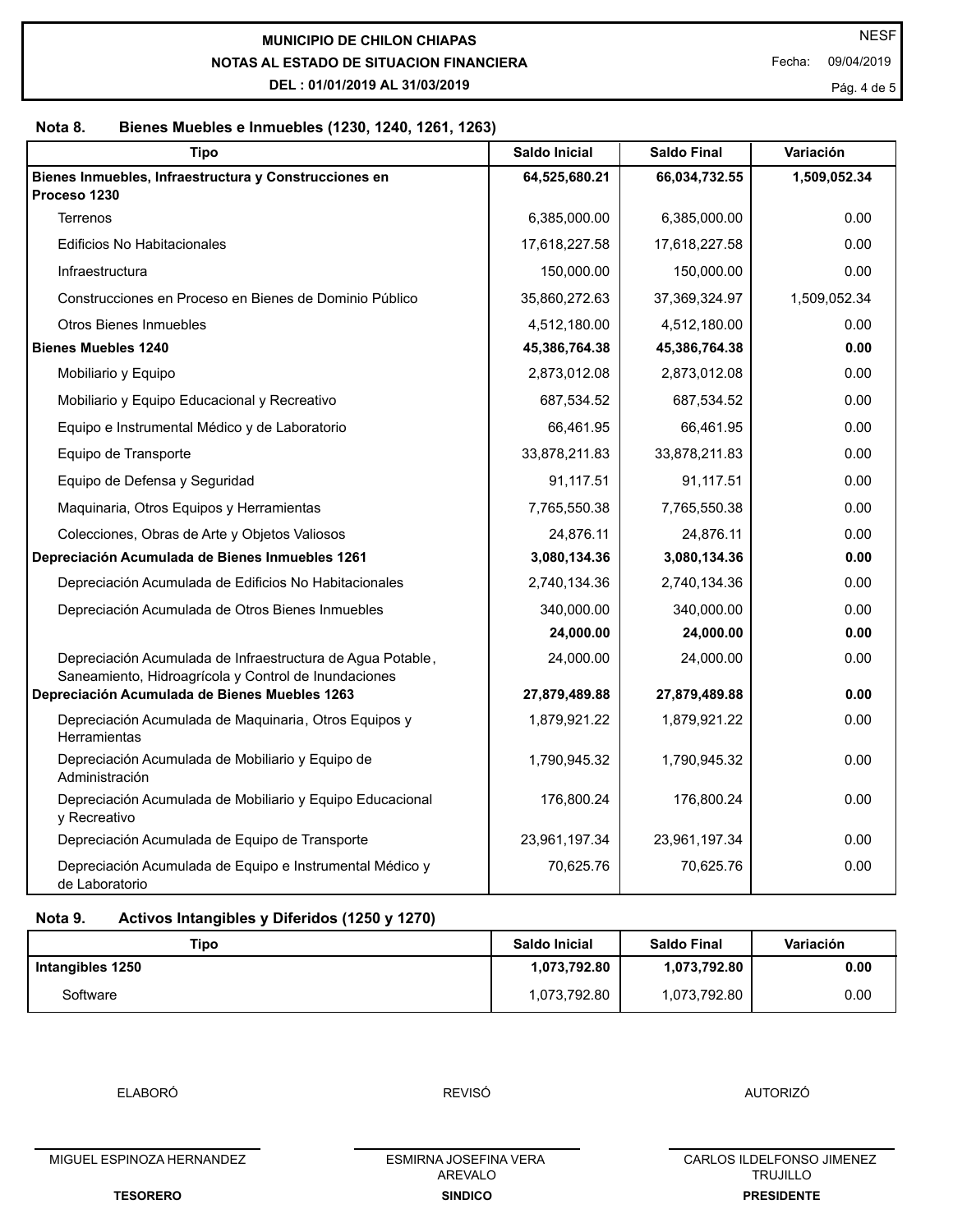**NOTAS AL ESTADO DE SITUACION FINANCIERA MUNICIPIO DE CHILON CHIAPAS** 

**DEL : 01/01/2019 AL 31/03/2019**

## **Nota 11. Otros Activos (1190, 1290)**

| Tipo                                     | Saldo Inicial | <b>Saldo Final</b> | Variación |
|------------------------------------------|---------------|--------------------|-----------|
| <b>Otros Activos No Circulantes 1290</b> | .351.982.41   | .351.982.41        | 0.00      |
| Bienes en Comodato                       | .351,982.41   | .351,982.41        | 0.00      |

## **Nota 12. Cuentas y Documentos por Pagar (2110, 2120, 2130, 2140, 2210, 2220, 2230)**

|                                                         | Vencimientro en Días |       |                      |             |  |
|---------------------------------------------------------|----------------------|-------|----------------------|-------------|--|
| <b>Descripción</b>                                      | 90                   | 180   | Menor Igual<br>a 365 | Mayor a 365 |  |
| Cuentas por Pagar a Corto Plazo                         | 1,241,054.51         | 0.001 | 0.00                 | 0.00        |  |
| Contratistas por Obras Públicas por Pagar a Corto Plazo | 781,156.23           | 0.00  | 0.00                 | 0.00        |  |
| Retenciones y Contribuciones por Pagar a Corto Plazo    | 423,995.42           | 0.00  | 0.00                 | 0.00        |  |
| Otras Cuentas por Pagar a Corto Plazo                   | 35.902.86            | 0.00  | 0.00                 | 0.00        |  |

## **Nota 14. Pasivos Diferidos (2150, 5170, 2190, 2240, 2260)**

|                                        | Vencimientro en Días |      |                      |             |  |  |
|----------------------------------------|----------------------|------|----------------------|-------------|--|--|
| <b>Descripción</b>                     | 90                   | 180  | Menor Igual<br>a 365 | Mayor a 365 |  |  |
| <b>Pasivos Diferidos a Corto Plazo</b> | 298,511.55           | 0.00 | 0.00                 | 0.00        |  |  |
| Otros Pasivos Diferidos a Corto Plazo  | 298,511.55           | 0.00 | 0.00                 | 0.00        |  |  |
| <b>Otros Pasivos a Corto Plazo</b>     | 0.00                 | 0.00 | 7,654,479.29         | 0.00        |  |  |
| <b>Otros Pasivos Circulantes</b>       | 0.00 <sub>1</sub>    | 0.00 | 7.654.479.29 l       | 0.00        |  |  |

*"Bajo protesta de decir verdad declaramos que los Estados Financieros y sus notas, son razonablemente correctos y son responsabilidad del emisor"*

ELABORÓ

MIGUEL ESPINOZA HERNANDEZ

**TESORERO**

**SINDICO** ESMIRNA JOSEFINA VERA AREVALO

CARLOS ILDELFONSO JIMENEZ TRUJILLO **PRESIDENTE**

Pág. 5 de 5

Fecha: 09/04/2019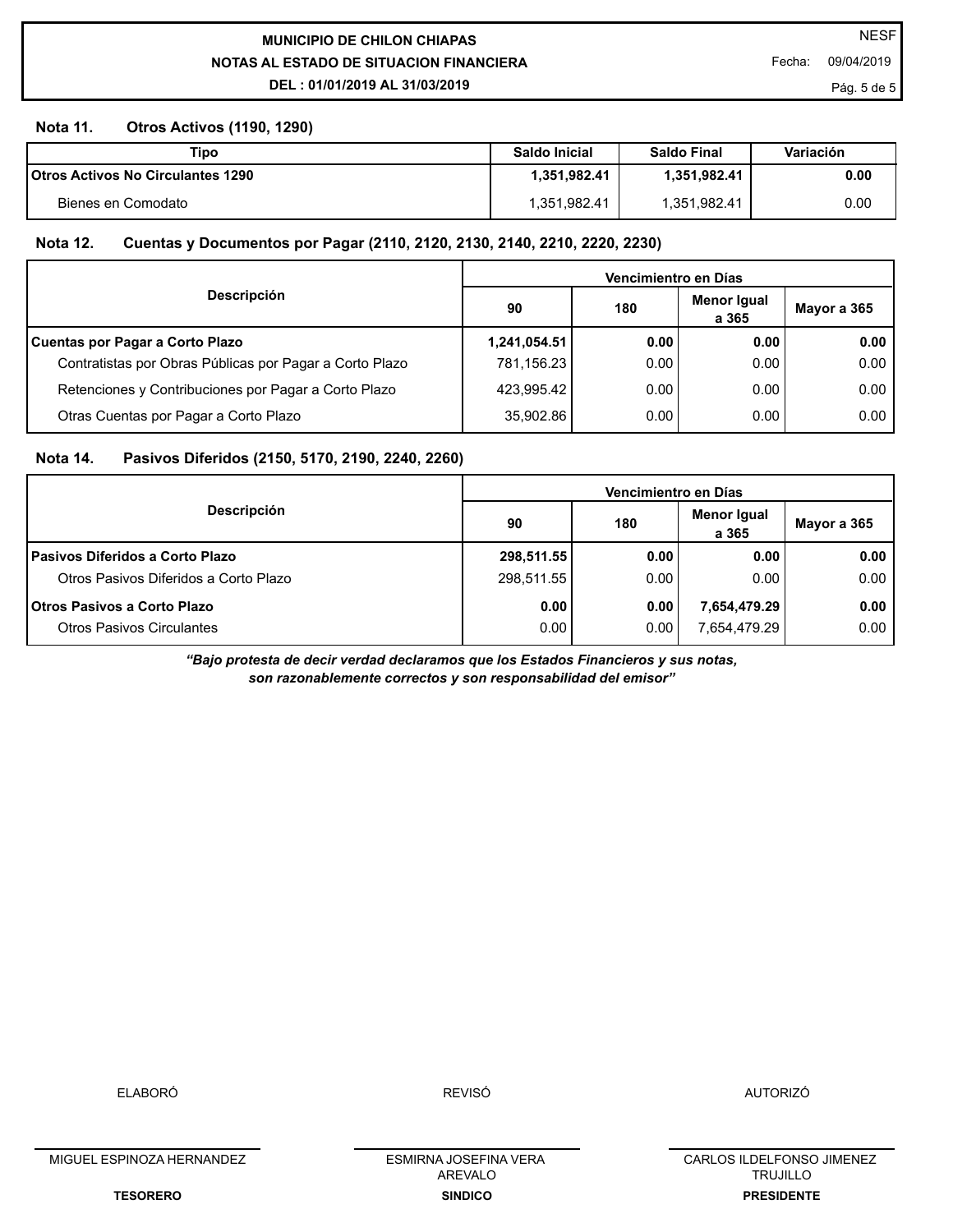# **NOTAS AL ESTADO DE VARIACIÓN EN LA HACIENDA PÚBLICA MUNICIPIO DE CHILON CHIAPAS**

**DEL : 01/01/2019 AL 31/03/2019**

Fecha: 09/04/2019

#### **Nota 1. Hacienda Pública / Patrimonio**

| Patrimonio Municipal<br>3121-01-01<br>Acreedora      | 56,000.00 |
|------------------------------------------------------|-----------|
| Incrementos al Patrimonio<br>3121-01-02<br>Acreedora | 0.00      |
| Decrementos al Patrimonio<br>3121-01-03<br>Acreedora | 0.00      |

# **Nota 2. Hacienda Pública / Patrimonio Generado**

| <b>PROCEDENCIA DE LOS RECURSOS</b>                     | <b>MONTO</b>      |
|--------------------------------------------------------|-------------------|
| Resultado del Ejercicio (Ahorro / Desahorro)           | 0.02              |
| Resultado de Ejercicios Anteriores                     | 207, 325, 781. 21 |
| Saldo de Ejercicios Anteriores                         | 115,317,903.31    |
| Saldo del Ejercicio Anterior Inmediato                 | 92,007,877.90     |
| Revalúos                                               | 0.00              |
| Reservas                                               | 0.00              |
| Rectificaciones de Resultados de Ejercicios Anteriores | 0.00              |
|                                                        |                   |

*"Bajo protesta de decir verdad declaramos que los Estados Financieros y sus notas, son razonablemente correctos y son responsabilidad del emisor"*

ELABORÓ

REVISÓ AUTORIZÓ

MIGUEL ESPINOZA HERNANDEZ

**TESORERO**

**SINDICO** ESMIRNA JOSEFINA VERA AREVALO